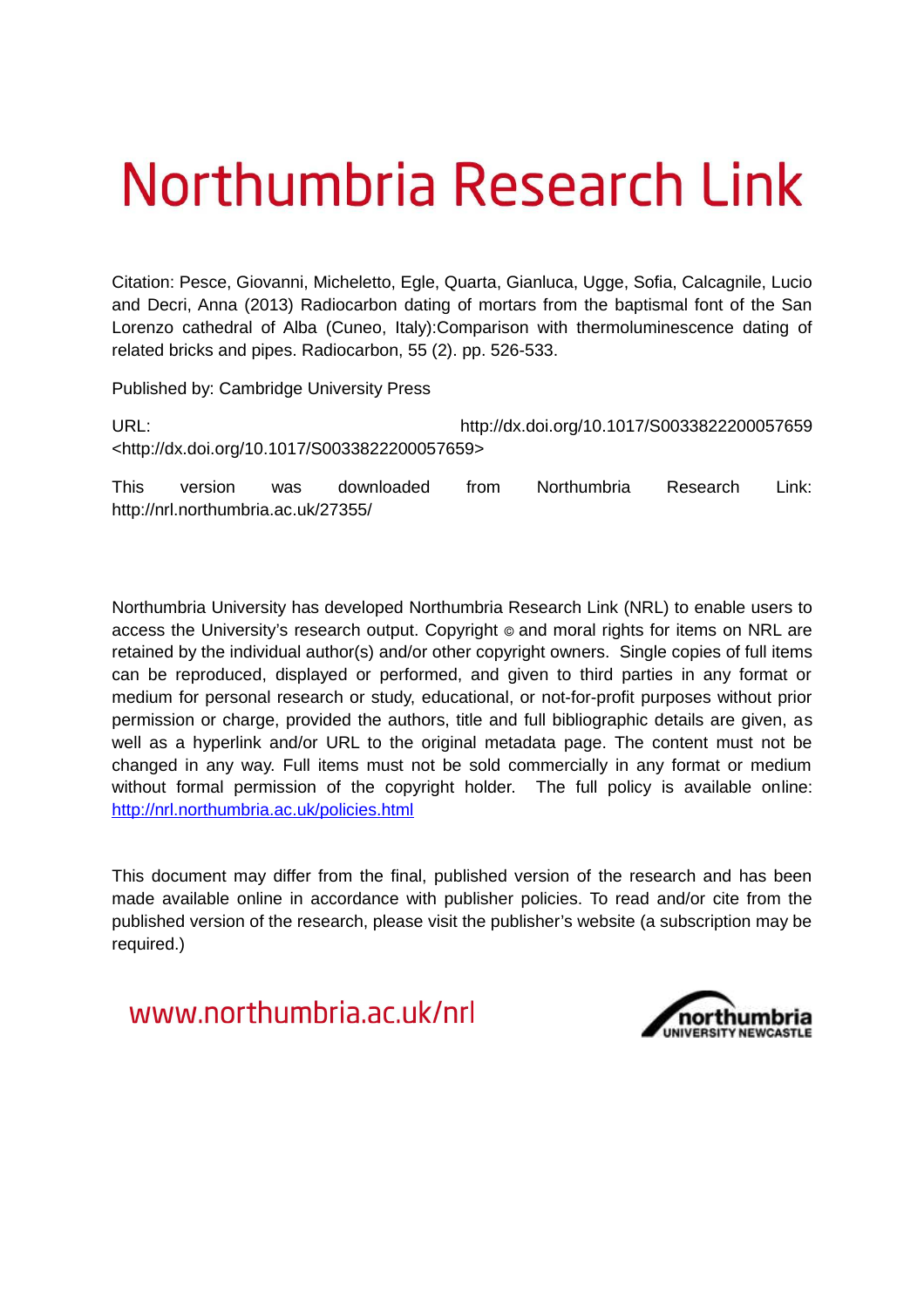# **RADIOCARBON DATING OF MORTARS FROM THE BAPTISMAL FONT OF THE SAN LORENZO CATHEDRAL OF ALBA (CUNEO, ITALY): COMPARISON WITH THERMOLUMINESCENCE DATING OF RELATED BRICKS AND PIPES**

Giovanni L Pesce<sup>1,4</sup> • Egle Michelett $\theta$  • Gianluca Quart $\hat{a}$  • Sofia Ugg $\hat{e}$  • Lucio Calcagnil $\hat{e}$  • Anna Decri<sup>4</sup>

**ABSTRACT.** The San Lorenzo Cathedral of Alba is a Romanesque church (rebuilt in Gothic epoch) located in northwest Italy. Since 2007, this church has been subjected to renovations and archaeological excavations that led to the finding of the lower part of the basin and the water drainage pipe of a baptismal font of unknown age. Thermoluminescence and radiocarbon dating have been carried out respectively on some ceramic elements and lime mortar samples used in both the pipe and basin of the font. Thermoluminescence results suggest that some of the bricks may have been reused from previous structures while <sup>14</sup>C results suggest that the font was built between the 9th and the 11th centuries AD, most probably in the 10th century AD.

#### **INTRODUCTION**

The San Lorenzo Cathedral of Alba is a Romanesque church located in Alba (Cuneo, Piedmont) in northwest Italy. The church was built on the site of a former structure, probably found in the 6th century AD and almost totally rebuilt during the high Middle Ages. Currently, it has a Latin cross with 3 naves in a late Gothic architectural style (Micheletto 2013).

Since 2007, the church has been undergoing renovation and archaeological excavations that have unearthed the remains of an octagonal baptismal font, which had remained in use until the late 12th century. This is located in the southern nave of the existing cathedral where other remains of the Romanesque cathedral are located (Figures 1 and 2). The archaeological excavation, in particular, revealed the lower part of the font and the related water drainage pipe (Subbrizio 2013; Uggé 2013).

The structure lies on a surface of about  $3 \text{ m}^2$ ; each side of the octagon is about 110 cm wide. The structure was built using bricks, stones, and lime mortar. The bricks have been laid on very thin layers of mortar, well-refined when the lime was still wet. At the edges of the octagon, some specifically cut bricks have been used for connecting the faces of the octagon (Figure 2). The internal part of the baptismal font has an elliptical monolithic basin of red Verona marble approximately 137 cm long (semi-major axis), 100 cm wide (semi-minor axis), and 40 cm deep, surrounded by appropriately sized marble slabs. It is likely that the basin was part of an earlier Roman structure. A hydraulic plaster (the so-called *cocciopesto*) made from air lime and brick powder is used in the mortar joints, in the internal part of the basin.

The majority of bricks used in the font have sizes comparable with those of the Roman age: the bricks are 7 cm thick, 44 cm long and with a width that reproduces the size of the so-called *sesquipedales*, a Roman modulus. Despite this clear identification of the bricks' age, the external faces of several bricks are carved with a special pattern called *en-chevron* that was widespread in the 10th century (Figure 3).

<sup>1</sup>BRE-CICM, Department of Architecture and Civil Engineering, University of Bath, Claverton Campus, Bath, United Kingdom. Corresponding author. Email: G.L.A.Pesce@bath.ac.uk.

<sup>2</sup>Superintendence for the Archaeological Heritage of Piedmont and of MAE, Piazza S. Giovanni, 2, 10122 Turin, Italy.

<sup>3</sup>CEDAD (Centre for Dating and Diagnostic), Department of Engineering for Innovation, University of Salento, via per Monteroni, 73100, Lecce, Italy.

<sup>4</sup> Ipsilon p.s.c.r.l., Via Martin Piaggio 13/9A, 16121, Genoa, Italy.

<sup>© 2013</sup> by the Arizona Board of Regents on behalf of the University of Arizona Proceedings of the 21st International Radiocarbon Conference edited by A J T Jull & C Hatté RADIOCARBON, Vol 55, Nr 2–3, 2013, p 526–533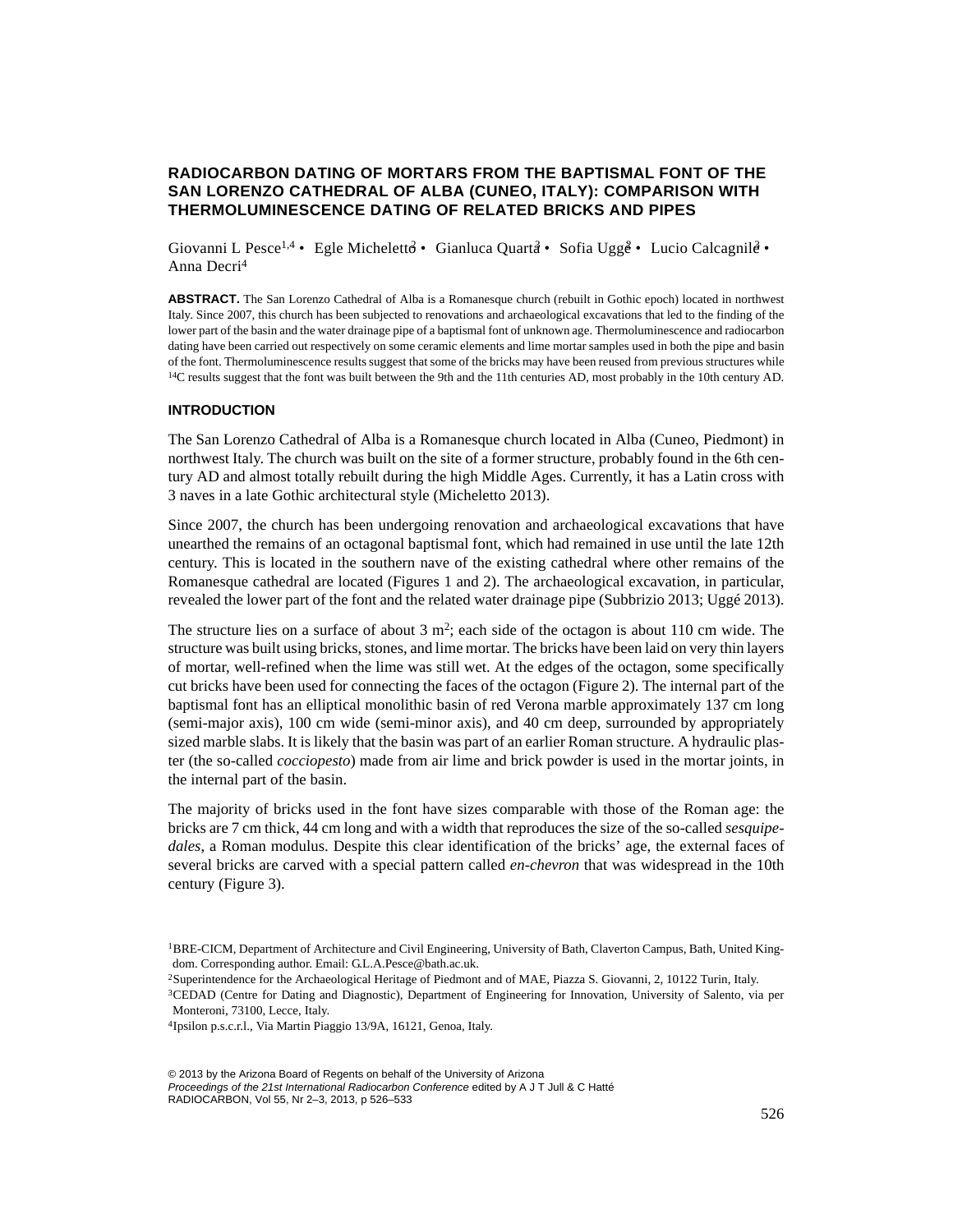### *G L Pesce et al.*



Figure 1 San Lorenzo Cathedral of Alba (Cuneo, Italy). Survey of the baptismal font with the drainage pipe (Archive of the Superintendence for the Archaeological Heritage of del Piedmont and of MAE). Circles indicate the position of lime lumps while the star-shaped symbols indicate the location of the brick samples (samples 13, 22, 23, and 24 were taken in structures not included in this survey).

In contrast, bricks used in other structures recovered during the same excavations, such as a perimeter wall (USM 993) and the external side of the bell tower, were characterized by sizes more similar to the Medieval modulus used since the 12th century AD: approximately 7 cm thick, 14 cm wide, and 30 cm long (Greppi 2013).

Due to the inconsistency of these characteristics and because of the reduced volume of the remains, it was not possible to determine when the font was built nor whether it was built in a single phase or more phases (e.g. if the font was modified during the time before the complete destruction). For these reasons, archaeometric dating was required. According to the archaeological record, the font was supposed to be built between the end of the 6th century and the second half of the 12th century (Table 1), when the basin was filled with rubble. In fact, due to a change in the baptismal ceremony and, consequently, to a change in the shape of the baptismal fonts, in the second half of the 12th century, the structure was partially filled with rubble and modified according to the new needs (the full immersion of the body was abandoned and, consequently, the baptismal fonts that previously originated from the ground were built with a basin lifted from the ground; Uggé 2013). Among the other modifications a new drainage pipe was also built without destroying the original one.

Within the previous mentioned time range (6th–12th century AD), according to the *en-chevron* pattern carved on the surfaces of the bricks, archaeologists estimate that the font could have been built during the 10th century AD, but no other proof of this hypothesis was given.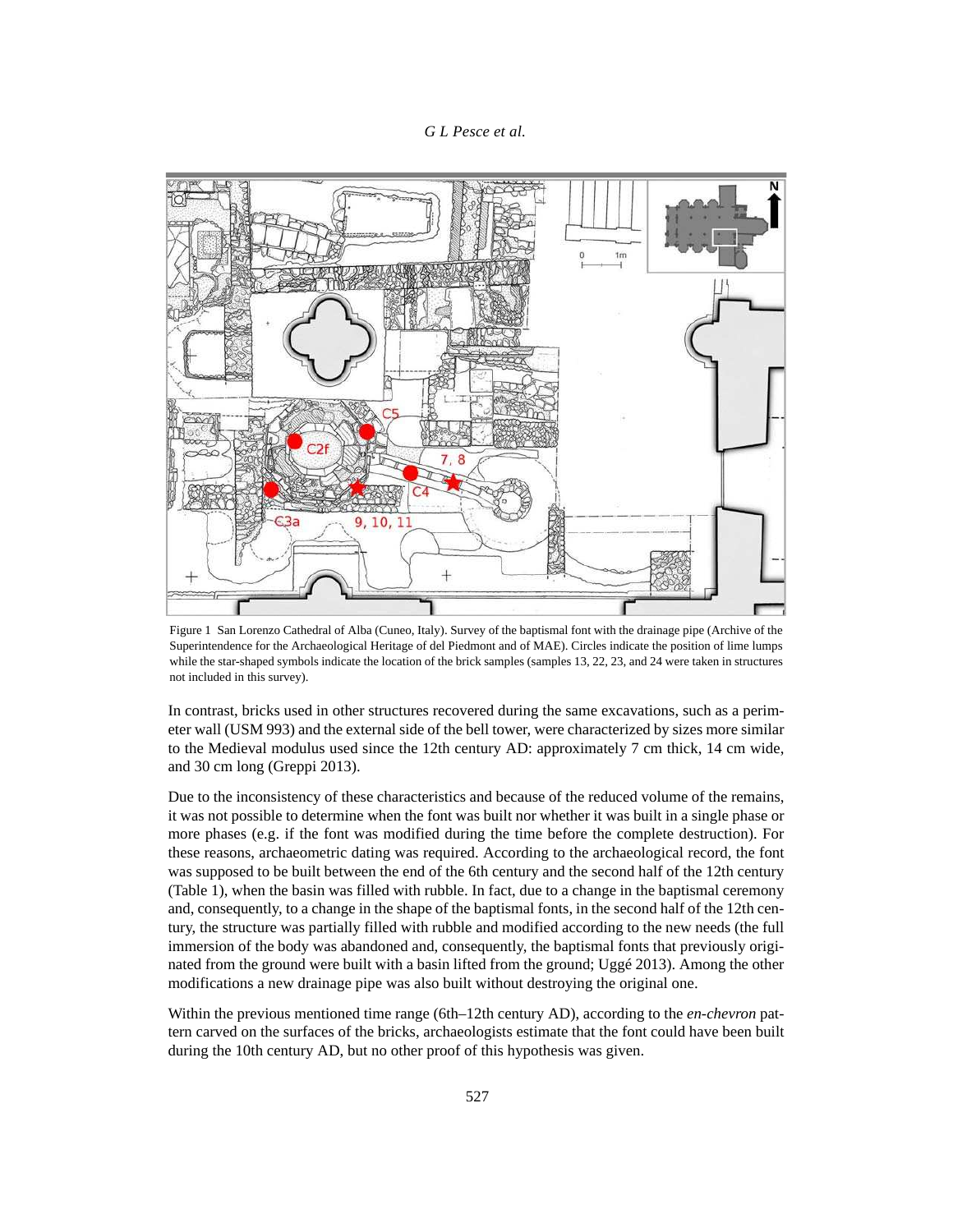*<sup>14</sup>C Dating of Mortars from the Baptismal Font*



Figure 2 Image of the remains of the baptismal font (Archive of the Superintendence for the Archaeological Heritage of del Piedmont and of MAE). Dots indicate the position of some of the lime lumps while the star-shaped symbols indicate the location of some of the brick samples.



Figure 3 Octagonal perimeter of the baptismal font: detail of the special pattern called *en-chevron* scratched on the surface of some bricks (Archive of the Superintendence for the Archaeological Heritage of del Piedmont and of MAE).

# **MATERIALS AND METHODS**

Considering the available materials, the radiocarbon dating method was chosen to date the lime mortar used in the font, and the thermoluminescence (TL) method was chosen to verify the dating of bricks and pipes. For <sup>14</sup>C dating, lumps of pure lime were extracted from many samples taken from the mortar used in different parts of the font and dated with the "pure lime lumps" technique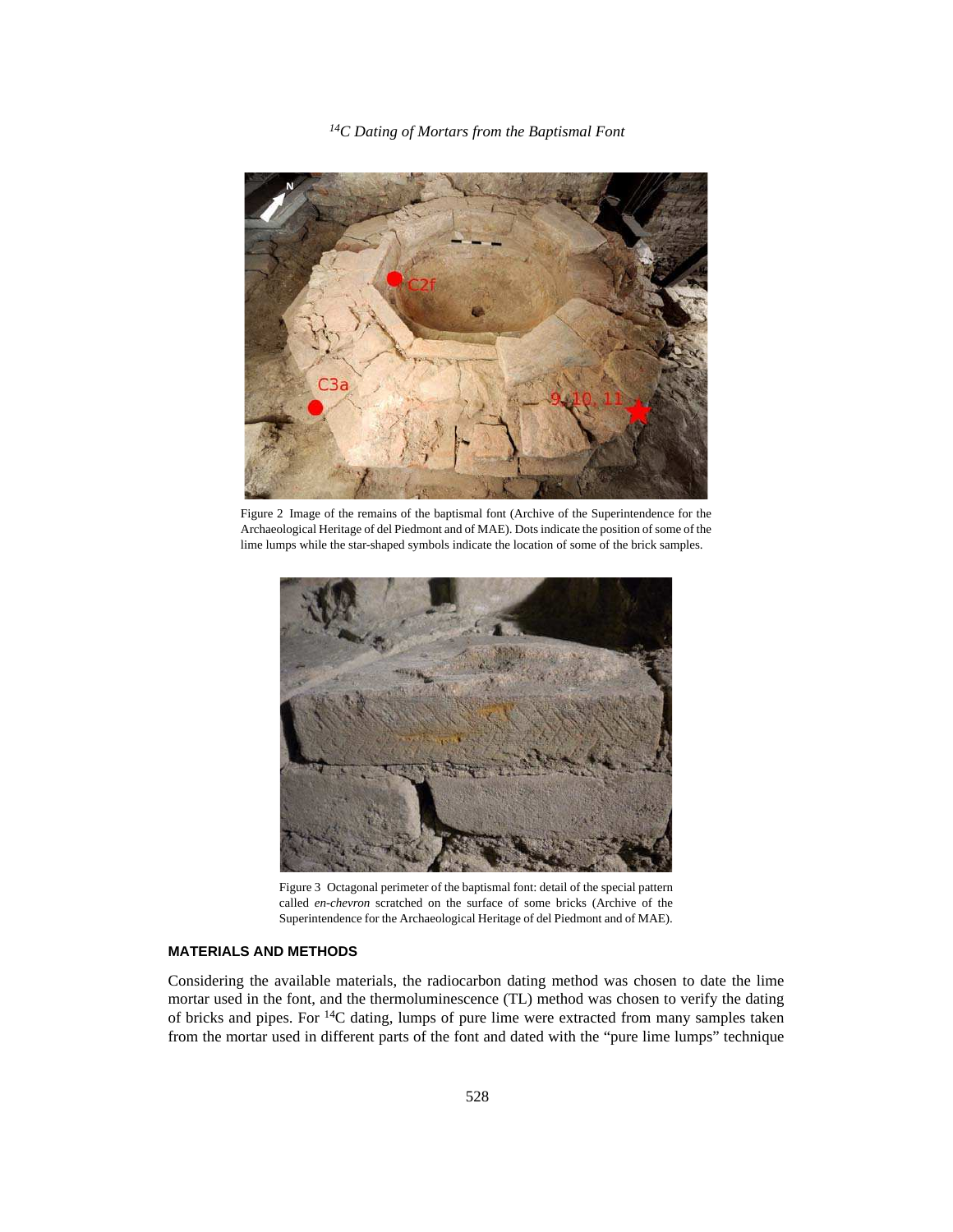(Pesce and Ball 2012); no organic samples were found. Each mortar sample was no more than a few cubic cm. Table 1 lists the weights of the dated lumps.

|                  |      | ັ               | Uncali-     | Calibrated          | Probability    |                                           |
|------------------|------|-----------------|-------------|---------------------|----------------|-------------------------------------------|
| Speci-           |      | Weight CEDAD    | brated      | ages                | (partial       |                                           |
| men              | (mg) | code            | ages $(BP)$ | (cal AD)            | data)          | Supposed age                              |
| C2f              | 33   | LTL8445A        | $1121 + 45$ | 780–790<br>800-1020 | 1.9%<br>93.5%  | From end of 6th to end of 10th century AD |
| C <sub>3</sub> a | 109  | LTL8287A        | $1142 + 40$ | 770–990             | 95.4%          | End of 6th century AD?                    |
| C <sub>4</sub>   | 86   | <b>LTL8288A</b> | $1188 + 50$ | 760–980<br>690–750  | 83.7%<br>11.7% | From end of 6th to end of 12th century AD |
| C <sub>5</sub>   | 31   | LTL8289A        | $1141 + 40$ | 770–990             | 95.4%          | No later than the end of 12th century AD  |

Table 1 Radiocarbon dating results.

The principle underlying the "pure lime lumps" technique is the use of pure lime lumps (often embedded in old lime mortar) opposed to generic pieces of mortar (bulk samples). Because these lumps contain the same lime of the mixture and are free of contaminants such as grains of limestone sand, we expect they can dramatically reduce errors in  $^{14}$ C dating. The carbonation of lime contained in the lumps located very close to the surfaces of the structures is reasonably expected to be the same as the construction and, consequently, carbon contained in the lime lumps should reflect the atmospheric <sup>14</sup>C concentration at the time of hardening (Pesce et al. 2009, 2012).

Specimens were sampled in the mortar that binds the stones of the basin rim (C2f), in the foundation (C3a), in the mortar used beneath the original drainage pipe (C4), and in the mortar used among the bricks with the *en-chevron* pattern (C5). Sampling points (reported in Figures 1 and 2) were arranged with the Superintendence for the Archaeological Heritage of Piedmont and were chosen to be as close to the surface structures as possible in order to reduce the delay of carbonation. Moreover, because of the continued presence of water in the structure (the baptismal font contained water during its use), specimens that clearly contained reprecipitated calcium carbonate were carefully avoided.

Before the removal of the lime lumps from the mortar samples, each specimen was analyzed by a geologist, Roberto Ricci (freelancer), in order to obtain the mineralogical characteristics of the mixes and origin of aggregates, which is useful to evaluate possible differences among the specimens and, consequently, to evaluate the <sup>14</sup>C dating results. Analyses were carried out at low magnification, using a Nikon SZM 800 stereomicroscope and a fiberoptic illuminator on the specimens as they were taken from the archaeological site (i.e. without preparation).

Results of the analyses showed that the mixture of the sample C2f contained air lime as the main binder phase and brick powder (*cocciopesto*) as a hydraulic additive. The sand, which had a poor particle size distribution, was taken from the Po River (mainly composed of quartz) with a maximum grain size of 1 mm. Several tiny lumps of pure lime were found inside the mixture. Mortar of the samples C3, C4, and C5 contained air lime as the binder and sand with a poor particle size distribution as aggregate, once again taken from the Po River. A high aggregate:binder ratio was observed as the maximum size of the grains that were evaluated was about 1 mm. Several pure lime lumps of a few mm in diameter were found during the analysis.

Subsequently, the specimens were analyzed at the University of Bath (UK) with a Leica Wild M3 stereomicroscope for identification and removal of the pure lime lumps according to the technique described in Pesce and Ball (2012). Once isolated, the lumps were submitted for AMS <sup>14</sup>C dating at the Centre for Dating and Diagnostic, University of Salento (Lecce, Italy; Calcagnile et al. 2005).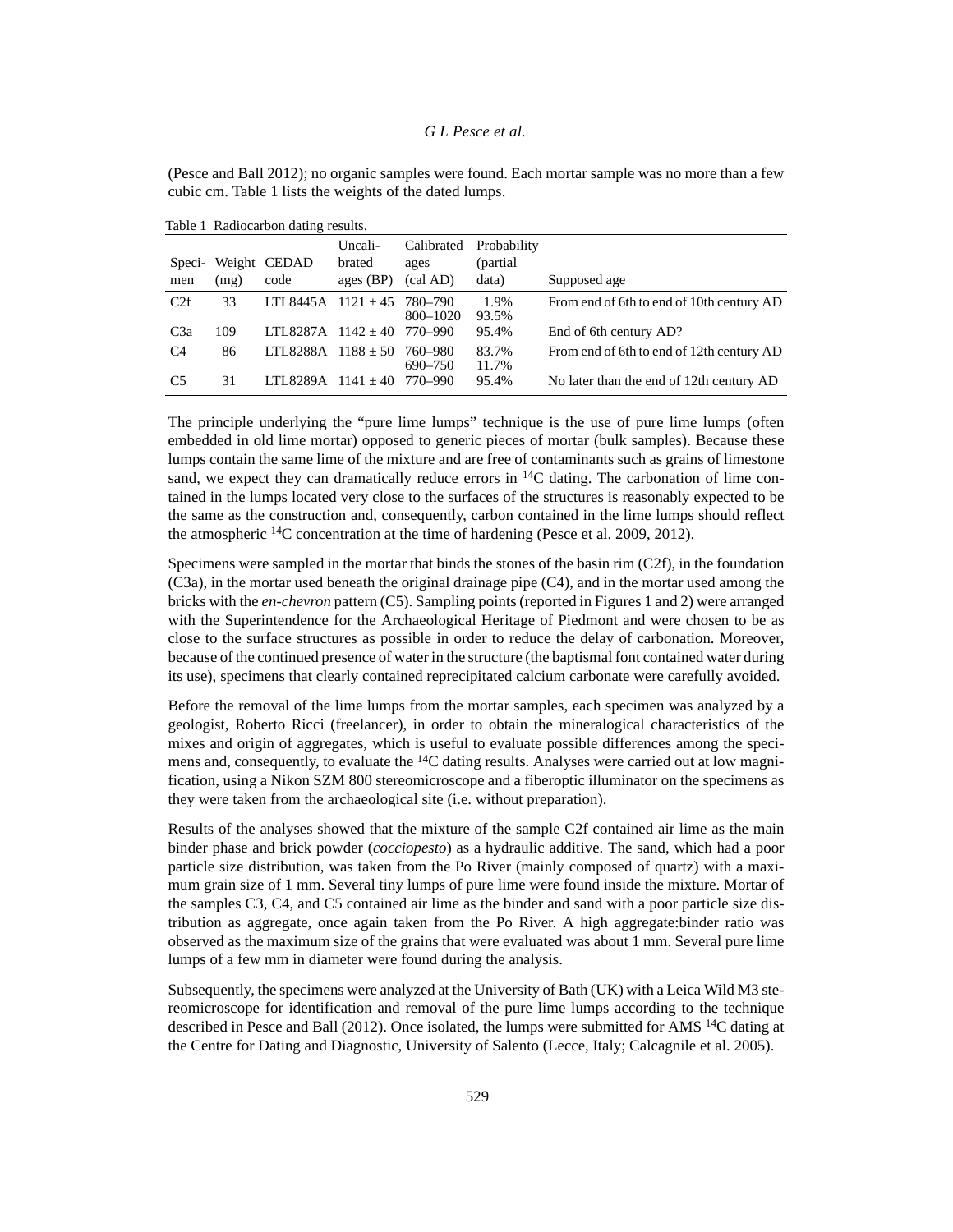#### *<sup>14</sup>C Dating of Mortars from the Baptismal Font*

The samples underwent the standard procedure used for carbonates consisting of a mechanical cleaning with tweezers and scalpel under the lenses of an optical microscope, for the removal of the last visible macrocontaminants set on the surface. This analysis was followed by a treatment with  $30\%$   $\mathrm{H}_2\mathrm{O}_2$  in an ultrasonic bath to eliminate the external layer of the sample. For each specimen, between 8 and 10 mg of the precleaned lump was dried in an oven at 60 °C for 8 hr, then treated with ultra-high-purity 15%  $\rm H_2O_2$ , and then converted to  $\rm CO_2$  in quartz ampoules using  $\rm H_3PO_4$ , according to the description reported in Pesce et al. (2009). Finally, the graphite obtained was pressed in the target holders of the accelerator mass spectrometer for measurement of the carbon isotopic ratios. An International Atomic Energy Agency (IAEA) C6 sucrose standard with a nominal <sup>14</sup>C concentration of 150.61 pMC and C1 Carrara marble with a nominal  $^{14}$ C content of 0 pMC were used as standards for normalization and for estimation of the measurement and sample processing background, respectively (Pesce et al. 2009). OxCal v 3.10 software (Bronk Ramsey 2009) and the IntCal09 curve (Reimer et al. 2009) were used for calibration of the <sup>14</sup>C dates.

To determine the production time of the bricks, some specimens (made of up to 3 pieces each) were taken and sent to the laboratory for TL dating. To verify differences in size and age, 9 samples including bricks and ceramic parts of the old pipe were taken from the baptismal font and from other structures. In particular, specimens 7 and 8 (pipes) were taken from different parts of the drainage pipe of the baptismal font; specimens 9, 10, and 11 (bricks) from the foundation of the baptismal font; specimens 12 and 13 (bricks) from the wall US 993; and specimens 22–24 (bricks) in the external wall of the bell tower. The last 3 specimens, in particular, were characterized by the Medieval modulus and, consequently, could have been used to evaluate the results of the TL dating method applied to the bricks.

TL dating was carried out at the Dating Centre of the Laboratory of Archaeometry of the University Milano Bicocca (Milan, Italy) using the fine-grain technique. Evaluation of the annual dose was performed using measurements of total alpha activity (contribution of uranium and thorium) and a flame photometric detector (contribution of potassium) on the ceramic objects. Contribution of environmental dose range was measured with the ionization chamber for the environmental dosimeter. A water content of  $80 \pm 20\%$  of the saturation value was used for the data processing. Detailed information on TL dating of these bricks is reported in Sibilia (2010).

## **RESULTS AND DISCUSSION**

The <sup>14</sup>C dates of the mortars are reported in Figure 4 and summarized in Table 1. Figure 5 presents a graphical comparison of the results obtained with both dating methods. The results show that the calibrated <sup>14</sup>C dates are consistent with each other and fell between cal AD 690 and 1020.

The consistency of the results suggests that a delay in the carbonation time due to a delay in the penetration of carbon dioxide inside the mortars is unlikely, as well as the effect of a dissolution and reprecipitation process of calcium carbonate due to the groundwater or to the water originally contained in the font. In fact, even if one of these factors had taken place, the probability that the  $^{14}C$ dating of the samples were so similar would have been extremely rare, considering the locations of the samples.

Results of the TL dating are reported in Table 2. According to these results, specimens 7, 8, 9, 10, and 11 are contemporaneous and dated to the 6th century AD (Table 2). Different results were found for specimen 13 (11th century AD; specimen 12 did not give results) and for specimens 22–24 (second half of the 8th century AD to first half of the 9th century AD).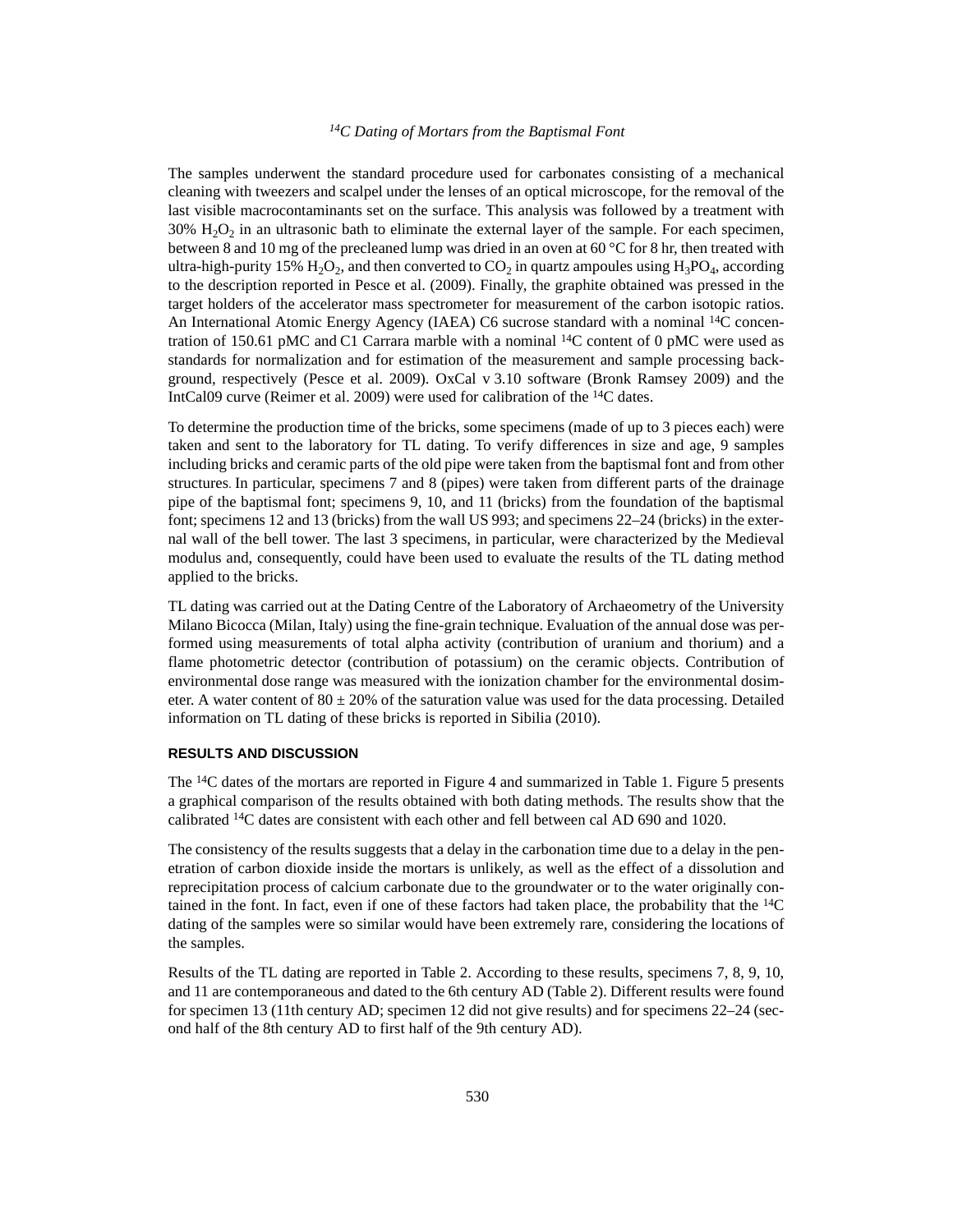



Figure 4 <sup>14</sup>C dating results of the pure lime lumps collected in the baptismal font



Figure 5 Graphical description of the calibrated <sup>14</sup>C dating (black lines) and of dating of bricks obtained with the thermoluminescence method (hatched lines).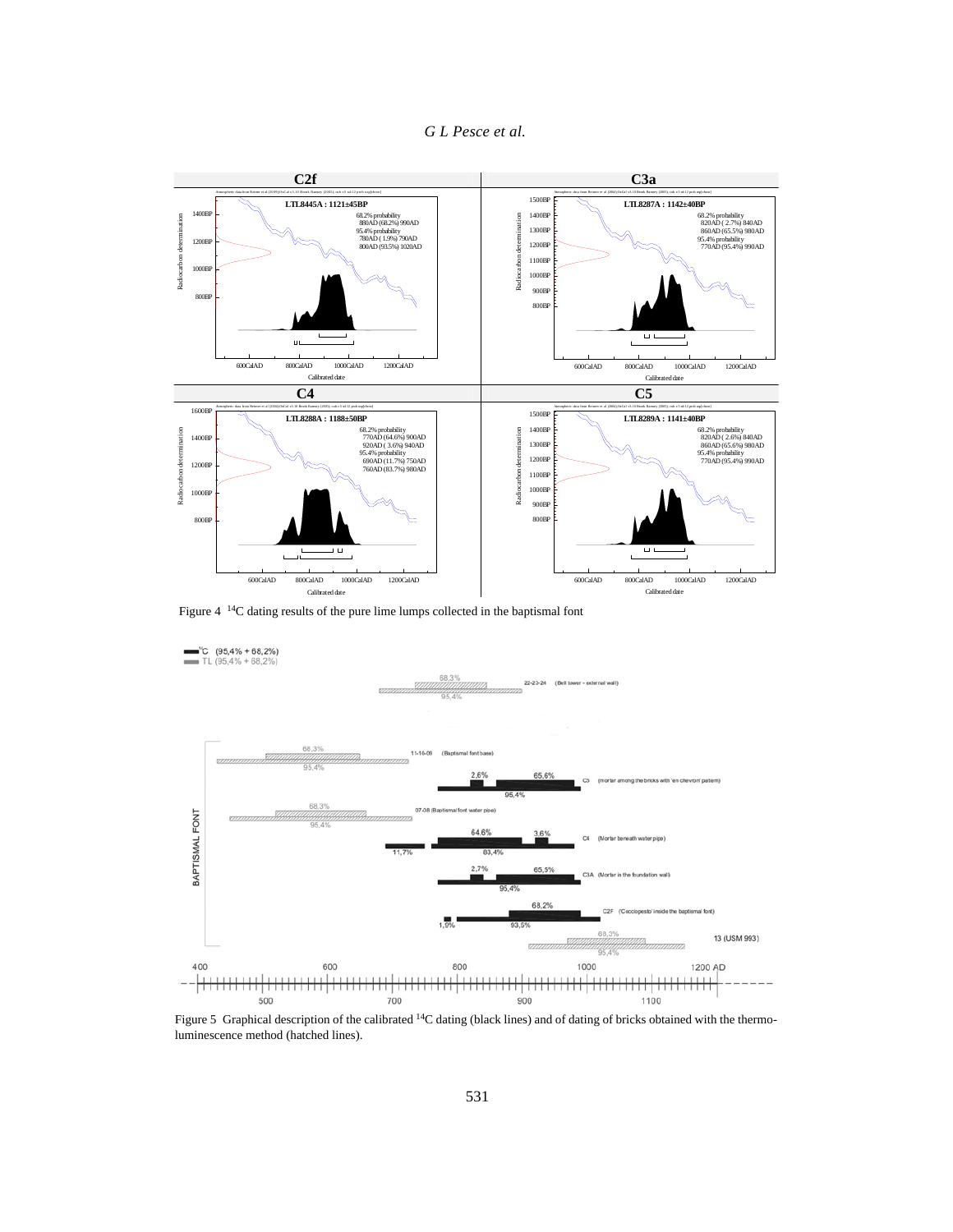#### *<sup>14</sup>C Dating of Mortars from the Baptismal Font*

Considering the brick dimensions and the obtained results, it is possible to note a correspondence between the bricks with Roman sizes and the TL date: according to the TL results, the bricks with a Roman modulus are actually connected with the late Roman tradition, whereas those with Medieval modulus have been found to be produced later.

|                      |                                  | Date          | Average date  |              |
|----------------------|----------------------------------|---------------|---------------|--------------|
| Samples <sup>b</sup> | Location                         | (AD)          | (AD)          | Supposed age |
| 7                    | Drainage pipe                    | $580 \pm 80$  | $590 \pm 70$  | Roman age    |
| 8                    | Drainage pipe                    | $595 \pm 100$ |               | Roman age    |
| 9                    | Foundation of the baptismal font | $595 \pm 65$  | $575 + 75$    | Roman age    |
| 10                   | Foundation of the baptismal font | $595 \pm 65$  |               | Roman age    |
| 11                   | Foundation of the baptismal font | $600 \pm 100$ |               | Roman age    |
| 13                   | <b>USM 993</b>                   | $1030 \pm 60$ | $1030 \pm 60$ | Medieval age |
| 22                   | Bell tower, external             | $810 \pm 70$  | $790 \pm 55$  | Medieval age |
| 23                   | Bell tower, external             | $790 \pm 95$  |               | Medieval age |
| 24                   | Bell tower, external             | $825 \pm 60$  |               | Medieval age |

Table 2 Results of thermoluminescence dating<sup>a</sup>.

<sup>a</sup>Confidence interval  $1\sigma$ ; results of dating and methodology from Sibilia (2010). <sup>b</sup>Sample #12 not available.

The TL dates of samples 7, 8, 9, 10, and 11 differ from the  $14C$  dates of the lime lumps; therefore, it is probable that the pipe and the bricks are older than the lime mortar binding them and likely could have been reused. As discussed previously, because a delay of  $\sim$ 2 centuries in the carbonation seems unlikely and because the 14C dating of mortars is in agreement with the dating of the *en-chevron* pattern, it is likely that the ceramic elements used in the baptismal font could have been actually reused from previous structures (or that an earlier structure could have been adapted later to the use as baptismal font). The reuse of bricks from earlier structures was a very common practice in past centuries, as already witnessed inside the cathedral itself and in many other places in northern Italy.

This result is confirmed by TL dating of the bricks used in the external wall of the bell tower (specimens 22–24) and in sample US 993. These bricks, in fact, have been dated to a time very similar to that of the lime lumps, and their dimensions agree with the dimension of the Medieval modulus.

#### **CONCLUSIONS**

The consistency of the <sup>14</sup>C dating results and the results obtained from the mineralogical analyses of the mortar, as well as the small size of the structure, suggest that the baptismal font of the Alba Cathedral was built in a single constructive phase between AD 770 and 990. Thermoluminescence dating suggests that the ceramic materials (bricks and pipes) used in the baptismal font were produced between AD 500 and 650 and therefore were reused later in the baptismal font. At the time if their reuse, the *en-chevron* pattern was carved according to a practice that, from an archaeological point of view, is typical of the 10th century. For these reasons and considering the archaeological and historic record, it is possible to hypothesize that within the above-mentioned range of time (cal AD 770–990), the most probable construction time of the baptismal font is the end of the 10th century AD.

#### **REFERENCES**

Bronk Ramsey C. 2009. Bayesian analysis of radiocarbon dates. *Radiocarbon* 51(1):337–60.

Calcagnile L, Quarta G, D'Elia M. 2005. High-resolution accelerator-based mass spectrometry: precision, accu